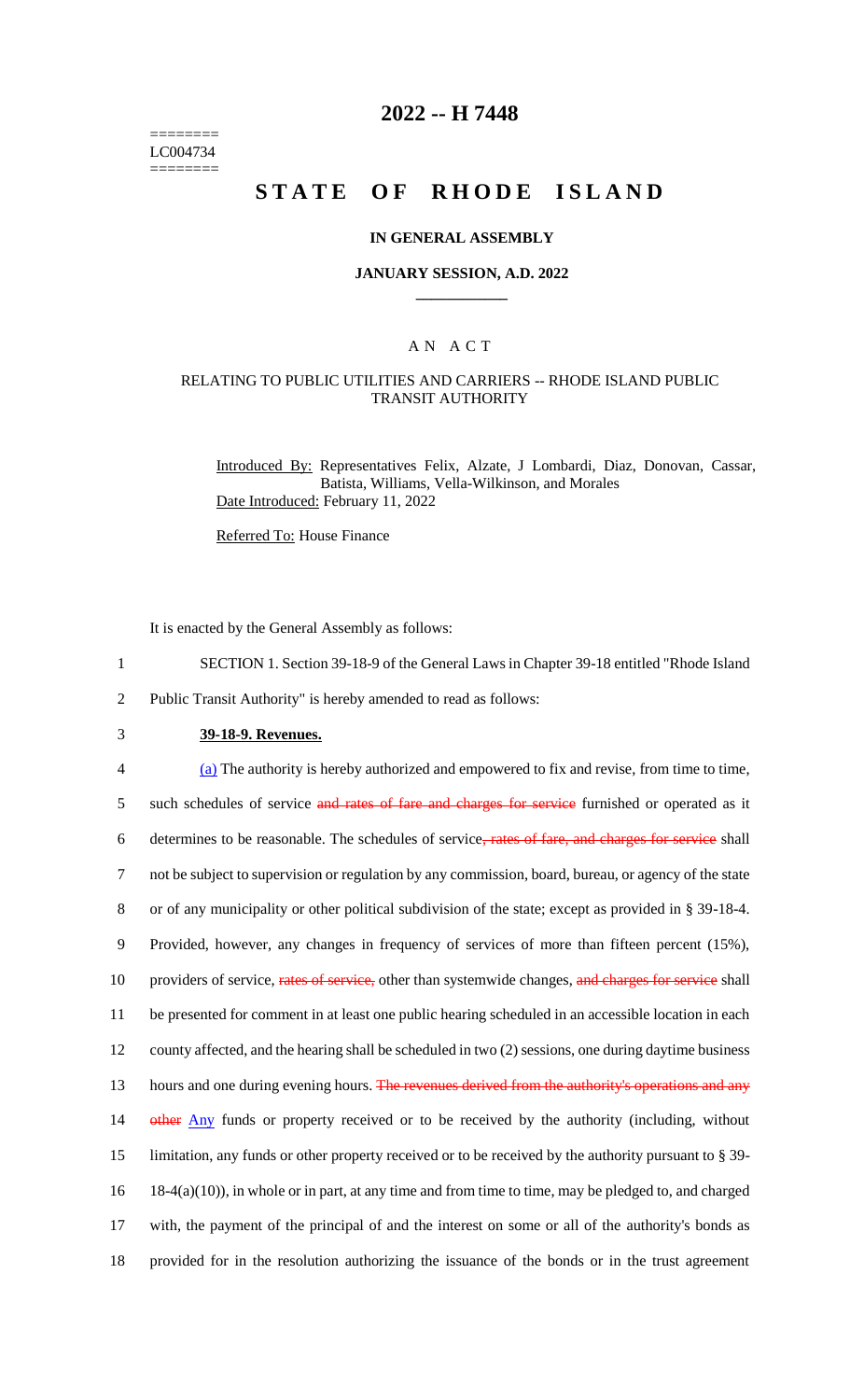securing the bonds. The pledge shall be valid and binding from the time when the pledge is made; 2 the revenues, funds, or other property so pledged, and thereafter received by the authority, shall immediately be subject to the lien of the pledge without any physical delivery thereof or further act, and the lien of any pledge shall be valid and binding as against all parties having claims of any kind, in tort, contract, or otherwise, against the authority, irrespective of whether the parties have notice thereof. Neither the resolution nor any trust agreement by which a pledge is created need be filed or recorded except in the records of the authority.

- 8 (b) It is hereby declared that the authority shall not impose any fares and/or charges for
- 9 service provided to the general public.
- 
- 10 SECTION 2. This act shall take effect on January 1, 2023.

======== LC004734 ========